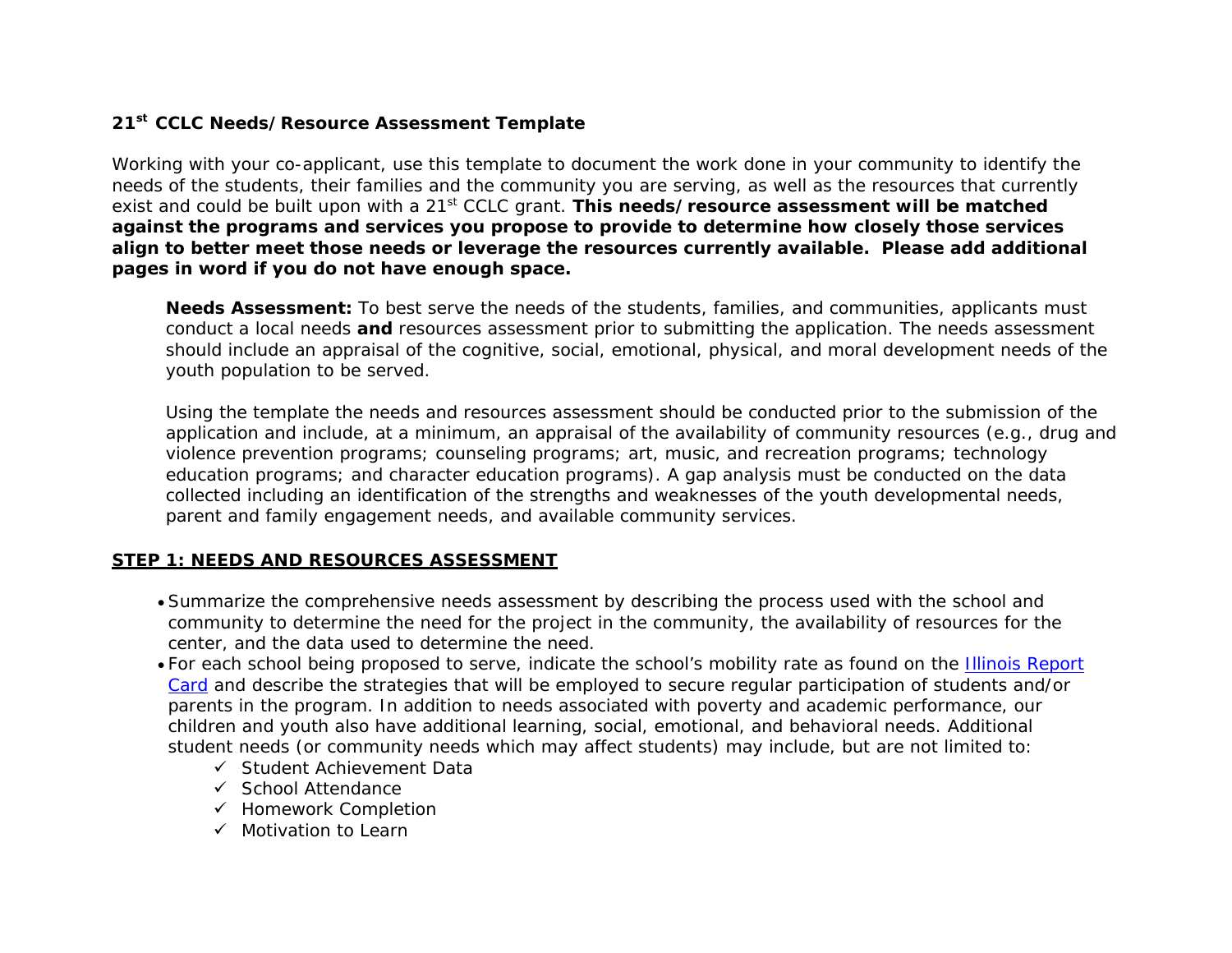- Community or County Unemployment Data
- College and Career Readiness Data (including available resources including soft skills training, GED programs, adult ELL programs, etc.)
- ← 5Essentials Data or other school climate and culture survey data
- **✓** Community Participation
- Relationships with Peers and/or Bullying
- ← Chances for Leadership and/or Self-Direction
- √ Healthy Choices
- √ Household/Community Environment (e.g., drinking water, lead paint, etc.)<br>∠ Full Meels far Feed Incesure Children and Vouth
- Full Meals for Food Insecure Children and Youth
- ← Collaborating with the Community to Provide Medical, Dental, and Mental Health Supports and<br>Canticas **Services**
- ← Addiction/Treatment/Substance Abuse Data
- ← Parent Incarceration
- **✓** Demographic Data
- Student Behavioral Data
- Teen Pregnancy/Birth Rates
- Number of Homeless Children/Families
- ✓ Number of Neglected, Delinquent, and Migrant Youth
- $\checkmark$  Any other relevant data
- Provide evidence of the need and resources including the source and year the data was collected.
- Use the most recent data from the need determined in the previous bullet available and the data that best represents the schools and geographic area. Self-reported survey results must have been compiled withinthe past two years (i.e., since 2016). The survey results should be included in the narrative.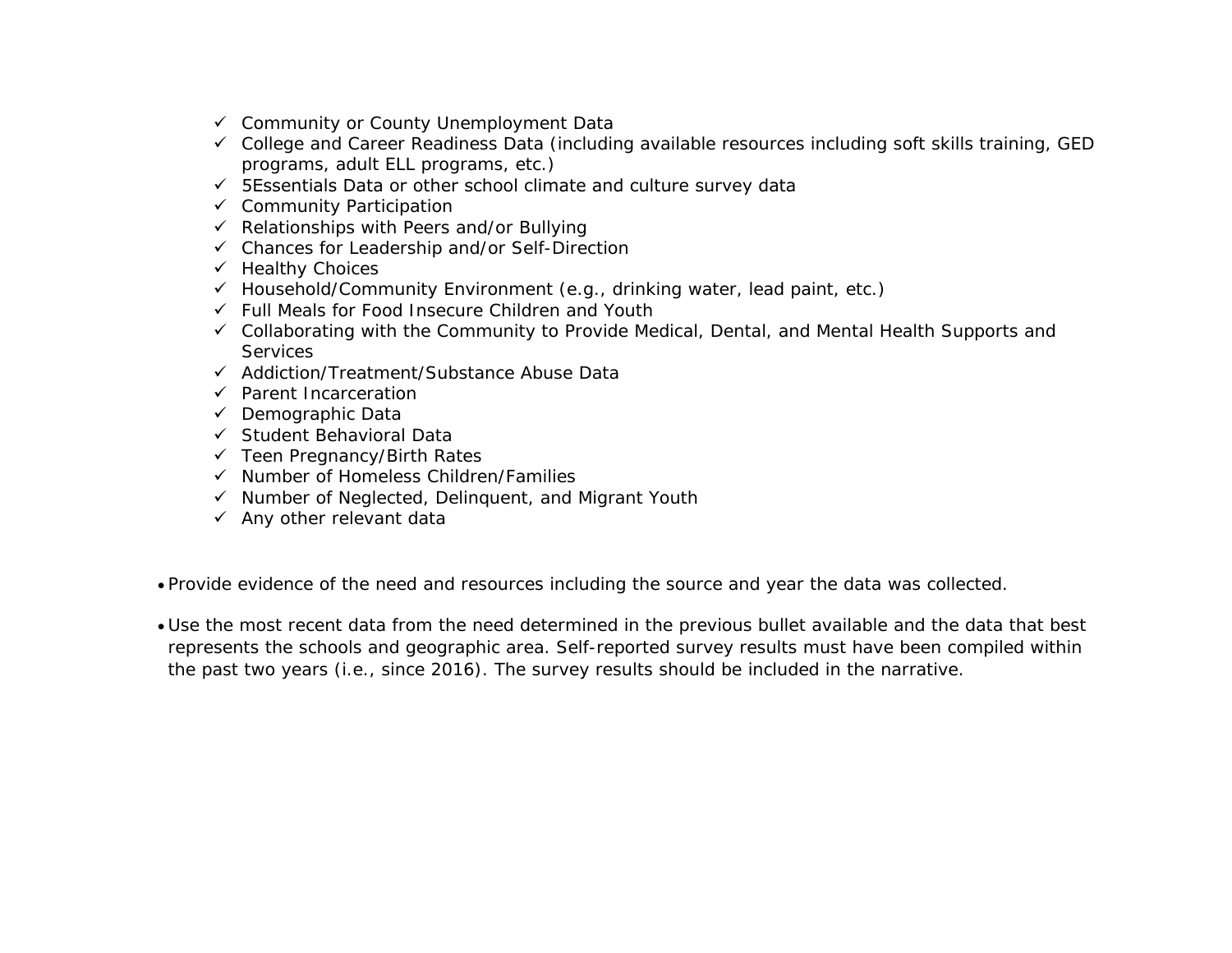**Paragraph Summary of Needs and Resources Assessment Process**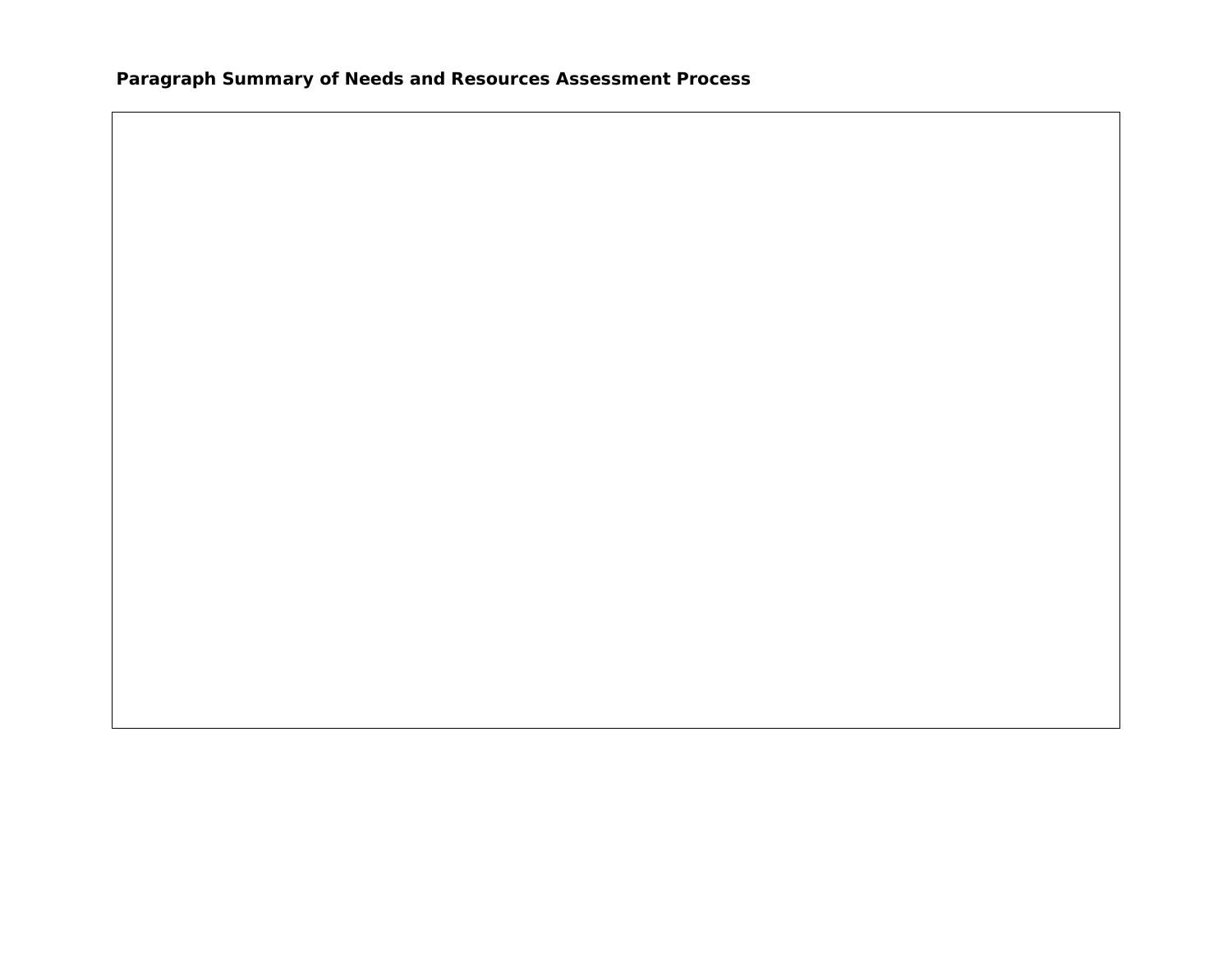| <b>Need Element</b>                                    | <b>Who Was</b><br><b>Involved</b>                                                                                          | <b>What Was Found</b><br>(Needs ("N") and<br>Resources ("R"))                                                                                                                                                                                                                                                                                                                                                                                                                                | <b>How Was Evidence</b><br><b>Gathered?</b>                                                                                                                                      | <b>Additional</b><br><b>Information, potential</b><br>strategies that will be<br>addressed                                                                                                                                                                               |
|--------------------------------------------------------|----------------------------------------------------------------------------------------------------------------------------|----------------------------------------------------------------------------------------------------------------------------------------------------------------------------------------------------------------------------------------------------------------------------------------------------------------------------------------------------------------------------------------------------------------------------------------------------------------------------------------------|----------------------------------------------------------------------------------------------------------------------------------------------------------------------------------|--------------------------------------------------------------------------------------------------------------------------------------------------------------------------------------------------------------------------------------------------------------------------|
| Example 1:<br>Student/Family<br><b>Food Insecurity</b> | District Staff,<br><b>DHS County</b><br>Office,<br>County Food<br>Depository,<br>Parents,<br>County Faith<br>Organizations | N: 90% of<br>$\bullet$<br>School A's<br>students FRPL<br>eligible; 64%<br>School B's<br>students FRPL<br>eligible; 65%<br>families SNAP<br>eligible;<br>families served<br>by County Food<br><b>Bank increased</b><br>by 12% in<br>2017<br>N: Additional<br>Support needed<br>to a) identify<br>students and<br>families who<br>qualify for<br>assistance and<br>b) provide<br>connection to<br>resources<br>N: Barriers to<br>knowledge<br>about available<br>resources, sign<br>up process | <b>DHS SNAP</b><br>$\bullet$<br>statistics<br><b>2016 FRPL</b><br>statistics by<br>eligible school<br>2016 Parent<br>survey<br>2017 community<br>meeting on key<br><i>issues</i> | Weekend/Summer<br>$\bullet$<br>food backpack<br>program piloted in<br>fall 2017-will<br>make priority in<br>action plan to<br>expand<br>Individual family<br>$\bullet$<br>outreach was<br>identified as a<br>preferred<br>approach to<br>increasing service<br>provision |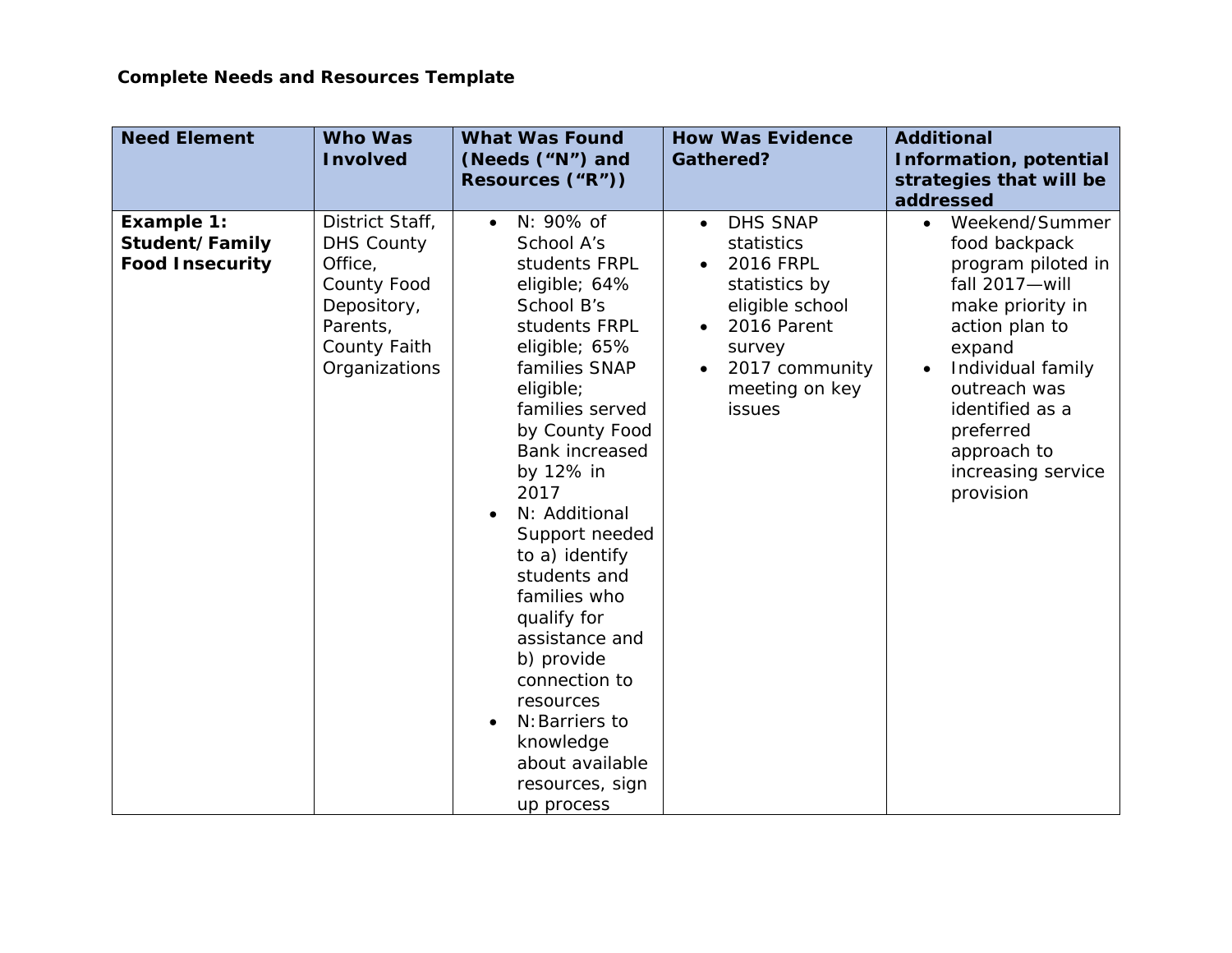| <b>Example 2:</b><br>Community/School<br>dropout rate | District staff,<br>teachers,<br>students,<br>former | need to be<br>addressed<br>R: DHS County<br>Office, SNAP<br>program, Food<br>Depository<br>Resources,<br>Local churches,<br>United Way<br>services could<br>serve as<br>stronger<br>access/resource<br>points for<br>families<br>$N: 22\%$ of $9^{th}$<br>$\bullet$<br>grade students<br>at HS A failing<br>$1st$ semester | student report<br>$\bullet$<br>cards $#$ of<br>students failing<br>graduation                                                                                                                                        | Community<br>$\bullet$<br>college On Track<br>program could<br>serve as model to           |
|-------------------------------------------------------|-----------------------------------------------------|----------------------------------------------------------------------------------------------------------------------------------------------------------------------------------------------------------------------------------------------------------------------------------------------------------------------------|----------------------------------------------------------------------------------------------------------------------------------------------------------------------------------------------------------------------|--------------------------------------------------------------------------------------------|
|                                                       | students,<br>Community<br>College X                 | English, 34%<br>failing 1st<br>semester math<br>in 2016<br>$N: 19\%$ drop in<br>enrollment<br>between 2012<br>freshman<br>entering class<br>and 2016<br>graduating<br>class<br>R: Community<br>College X<br>Freshman On                                                                                                    | required courses<br>in freshman<br>year,<br># of students<br>enrolled<br>freshman year<br>vs. #of students<br>graduate at<br>completion of<br>senior year<br>Student surveys<br>De-enrolled<br>student<br>interviews | be implemented<br>in high school,<br>potential tutors<br>could be supplied<br>from program |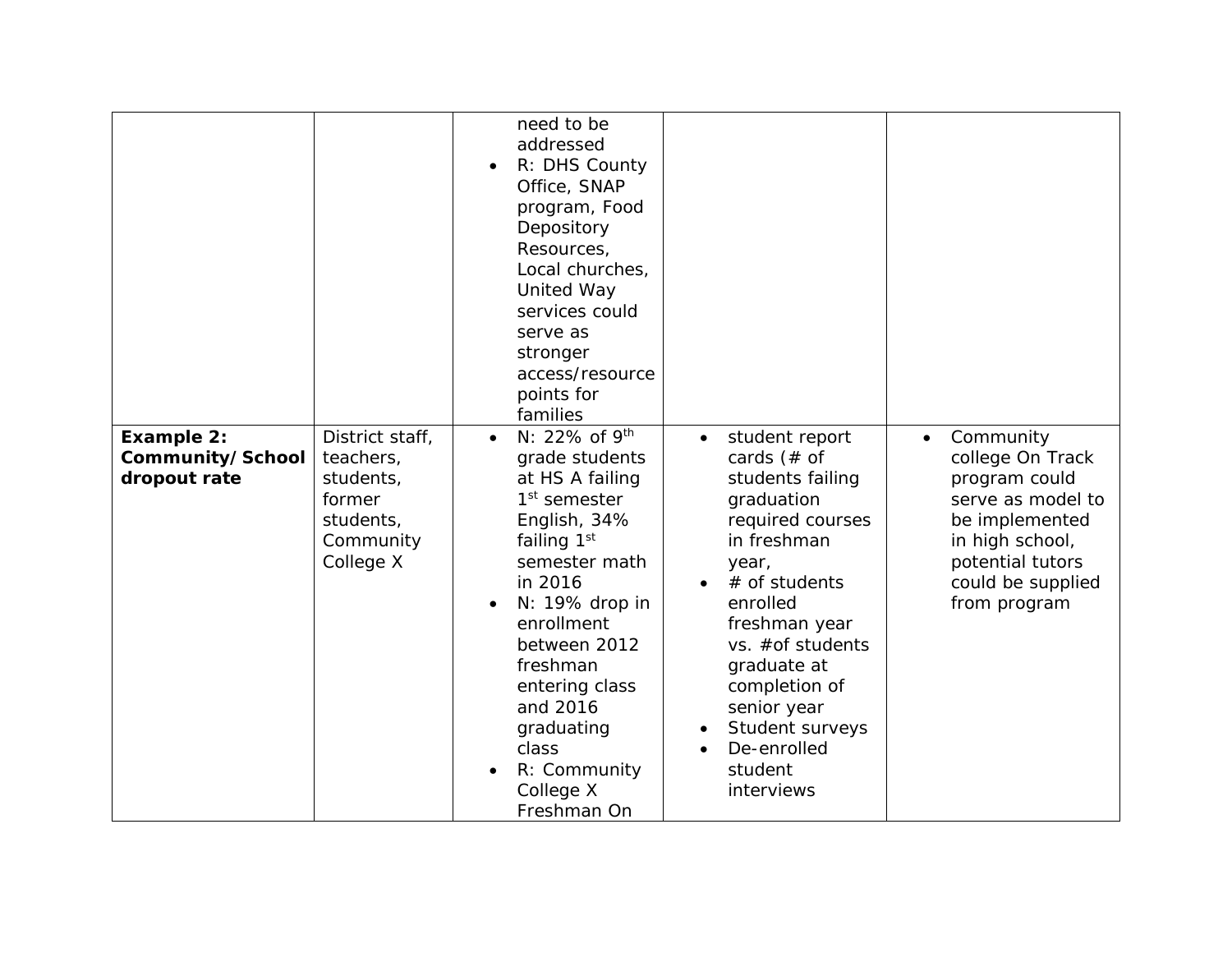|                                   |                                                        | Track program,<br>resource center<br>R: County<br>Mentor<br>Connection<br>Program                                                                                                                                                                                                                                                                          |                                                                                                                            |                                                                                                                                                                                                                                  |
|-----------------------------------|--------------------------------------------------------|------------------------------------------------------------------------------------------------------------------------------------------------------------------------------------------------------------------------------------------------------------------------------------------------------------------------------------------------------------|----------------------------------------------------------------------------------------------------------------------------|----------------------------------------------------------------------------------------------------------------------------------------------------------------------------------------------------------------------------------|
| Example 3:<br><b>Homelessness</b> | District Staff,<br>Homeless<br>Action<br>Network staff | N: 12% of<br>$\bullet$<br>students<br>experienced<br>homeless in<br>2017<br>R: Homeless<br><b>Action Network</b><br>can place/track<br>identified<br>families in<br>temporary<br>housing<br>N: Additional support<br>is needed to connect<br>families to available<br>resources (e.g.,<br>SNAP, unemployment,<br>job opportunities for<br>families, legal) | <b>DHS</b> statistics<br>$\bullet$<br><b>District statistics</b><br><b>Homeless Action</b><br>Network<br>interview/records | District social work staff<br>or Homeless Action<br>Network contact each<br>other when a student is<br>identified as homeless<br>and provides follow up<br>30-, 60-, 90 days to<br>connect with other<br>needed family resources |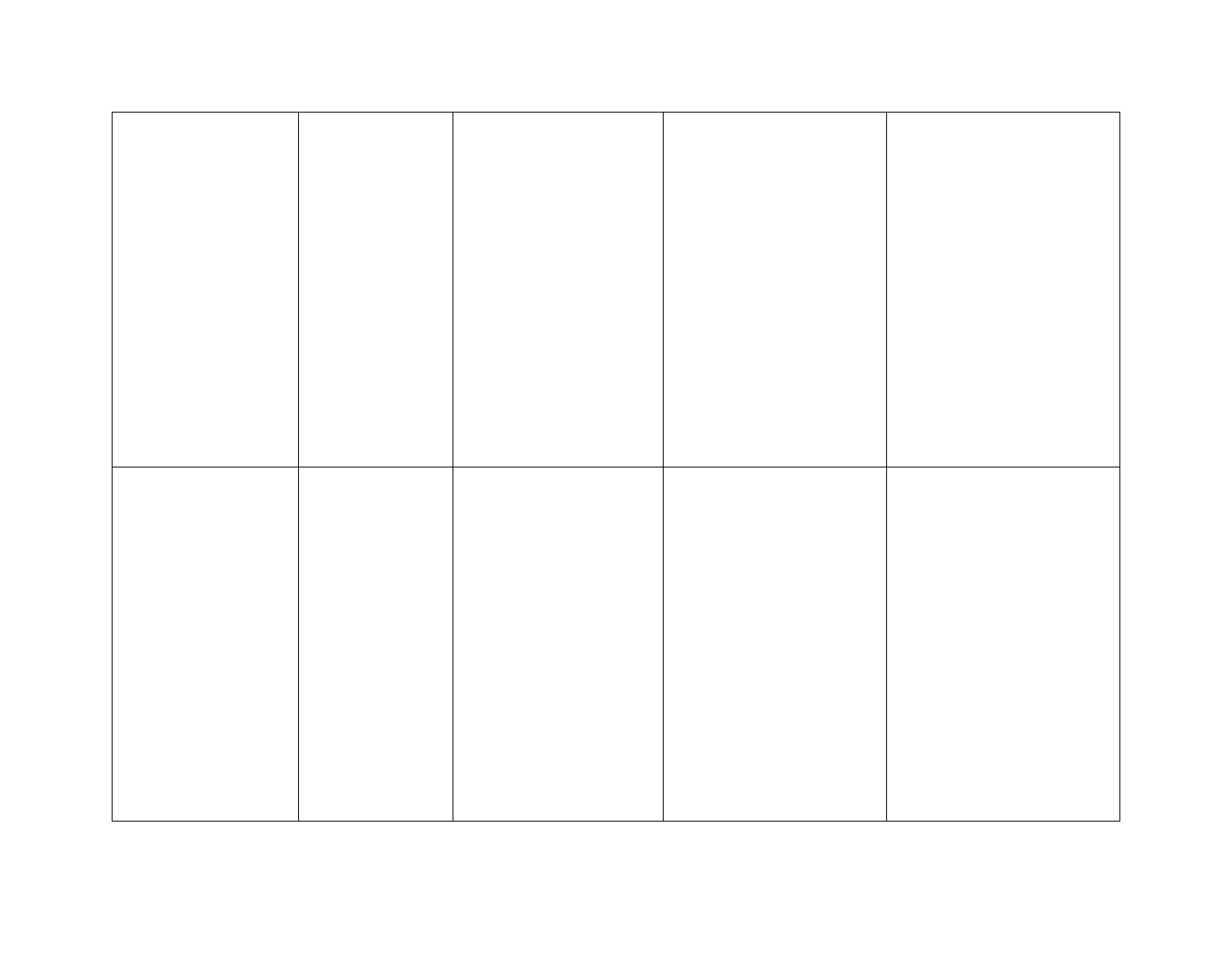## **STEP 2: SUMMARY AND GAP ANALYSIS**

Once you have completed the template with the summary of the elements involved, use the narrative to address the results of the needs and resources assessment. **In the chart below, develop a gap analysis of strengths and weaknesses of the youth developmental needs and available community services.**

- The gap analysis would state the baseline data in a variety of areas listed above and target where the program needs to go for each area that is part of the applicant's program. The difference between where the resource is at currently and where the resource needs to go is considered the gap. Be sure to specifically address student and family needs and the activities that would close the gap.
- Use the gap analysis to draw conclusions and discuss how the proposed program will address those needs. This section should detail what the current local data states about the cognitive, social, emotional, physical, and moral development of the needs of the youth population to be served. Quantitative and qualitative information should be used in your needs assessment tool(s).

| Key Gaps (from Step 1)                            | Baseline Data (from Step 1)                                                                                                                                                                                                                                                                       | <b>Targeted Program Needs</b>                                                                                                                                                                                                                                                                                                                                |
|---------------------------------------------------|---------------------------------------------------------------------------------------------------------------------------------------------------------------------------------------------------------------------------------------------------------------------------------------------------|--------------------------------------------------------------------------------------------------------------------------------------------------------------------------------------------------------------------------------------------------------------------------------------------------------------------------------------------------------------|
| Example: Student/Family Food<br><b>Insecurity</b> | 90% of School A's students<br>FRPL eligible; 64% School B's<br>students FRPL eligible; 65%<br>families SNAP eligible;<br>families served by County<br>Food Bank increased by 12%<br>in 2017; family surveys report<br>they are unaware of program<br>eligibility requirements, sign<br>up process | Need stronger identification of<br>students/families in need of<br>services.<br>Need more streamlined sign<br>up process<br>Need follow up to ensure<br>families sign up, students and<br>families are receiving eligible<br>benefits, resources<br>Need to create stronger<br>connection between available<br>resources via one central<br>connection point |
|                                                   |                                                                                                                                                                                                                                                                                                   |                                                                                                                                                                                                                                                                                                                                                              |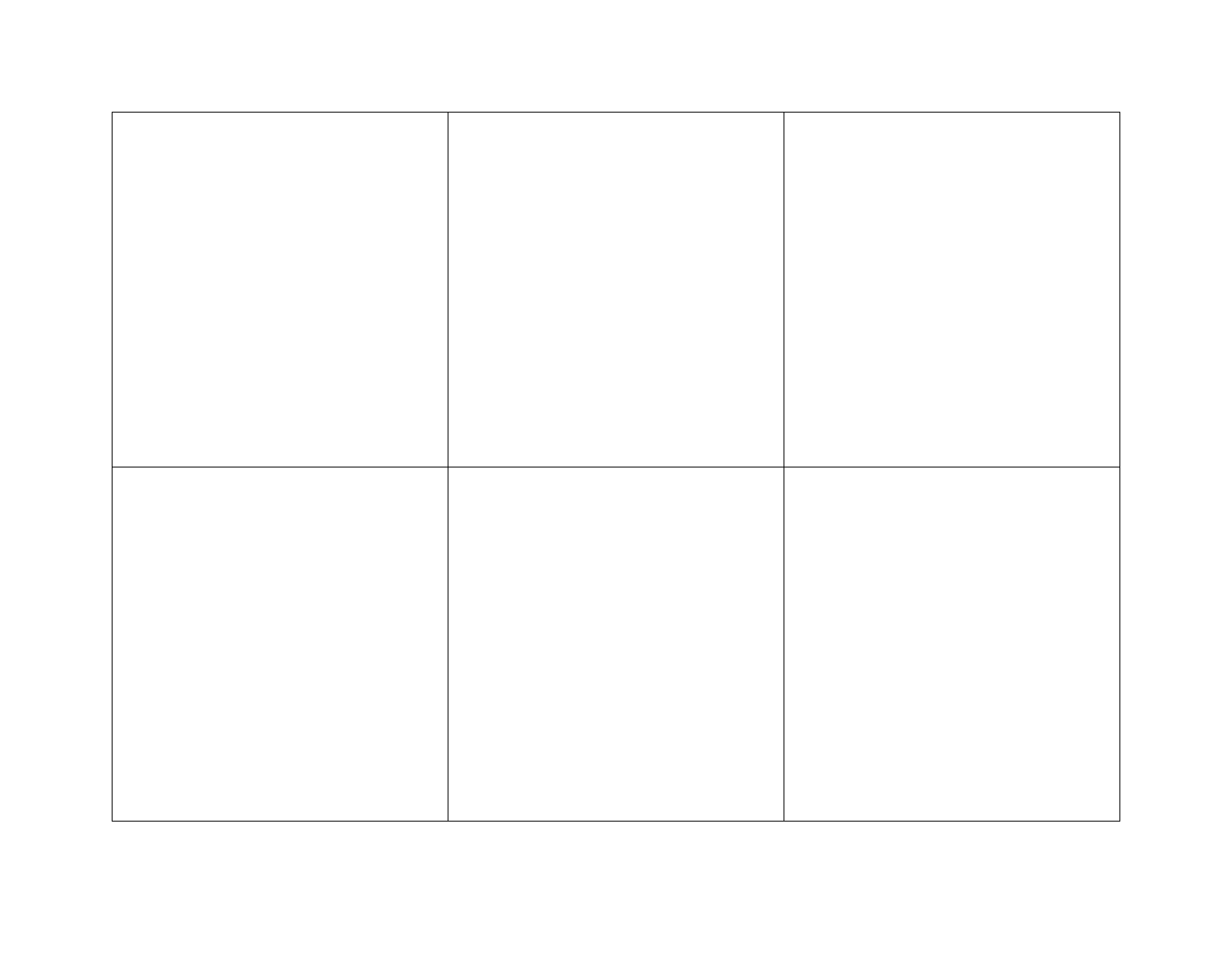## **STEP 3: PROPOSED PROGRAMMING AND SERVICES**

- $\bullet$  Describe how the proposed program and services will address the needs of the community, the students, anc the families, including the needs of working families, in a culturally, competently, and developmentallyappropriate manner to improve the academic performance of the students.
- Describe how you will measure whether these needs are being met through the proposed program and services, or how existing resources are being leveraged.

| Key Gaps (from Steps<br>1 and $2)$                   | Proposed<br>Program(s)/Service(s) to<br>address                                                                                                                                                                                                                           | How it will address<br>gaps/needs                                                                                                                                                                                                                                                                                                                                                                                                         | What/how data will show whether<br>progress is made                                                                                                                                                                                                                                 |
|------------------------------------------------------|---------------------------------------------------------------------------------------------------------------------------------------------------------------------------------------------------------------------------------------------------------------------------|-------------------------------------------------------------------------------------------------------------------------------------------------------------------------------------------------------------------------------------------------------------------------------------------------------------------------------------------------------------------------------------------------------------------------------------------|-------------------------------------------------------------------------------------------------------------------------------------------------------------------------------------------------------------------------------------------------------------------------------------|
| Example:<br>Student/Family<br><b>Food Insecurity</b> | 1. Family Food<br>Liaisons:<br>Collaboration<br>between Schools A<br>& B Resource<br>Coordinators, DHS<br><b>County Office</b><br>liaison, County<br><b>Food Depository</b><br>2. Expansion of food<br>backpack program<br>based on results of<br>pilot program<br>survey | Identified staff<br>$\mathcal{I}$ .<br>position of<br>Resource<br>Coordinators will<br>develop an<br>outreach plan to<br>identify<br>students/families<br>currently being<br>served with<br>eligibility data. Will<br>also work with<br>school social<br>workers to better<br>key into families<br>who may be<br>eligible but aren't<br>identified as such<br>2. More students will<br>be identified and<br>served to receive<br>benefits | 1. Intake data on families<br>served will show increase<br>in services, increase in<br>access to services in Year<br>1. Will also survey families<br>served in Year 1 to<br>determine whether needs<br>are met,<br>improvements/adjustments<br>necessary for Year 2<br>improvement. |
|                                                      |                                                                                                                                                                                                                                                                           |                                                                                                                                                                                                                                                                                                                                                                                                                                           |                                                                                                                                                                                                                                                                                     |